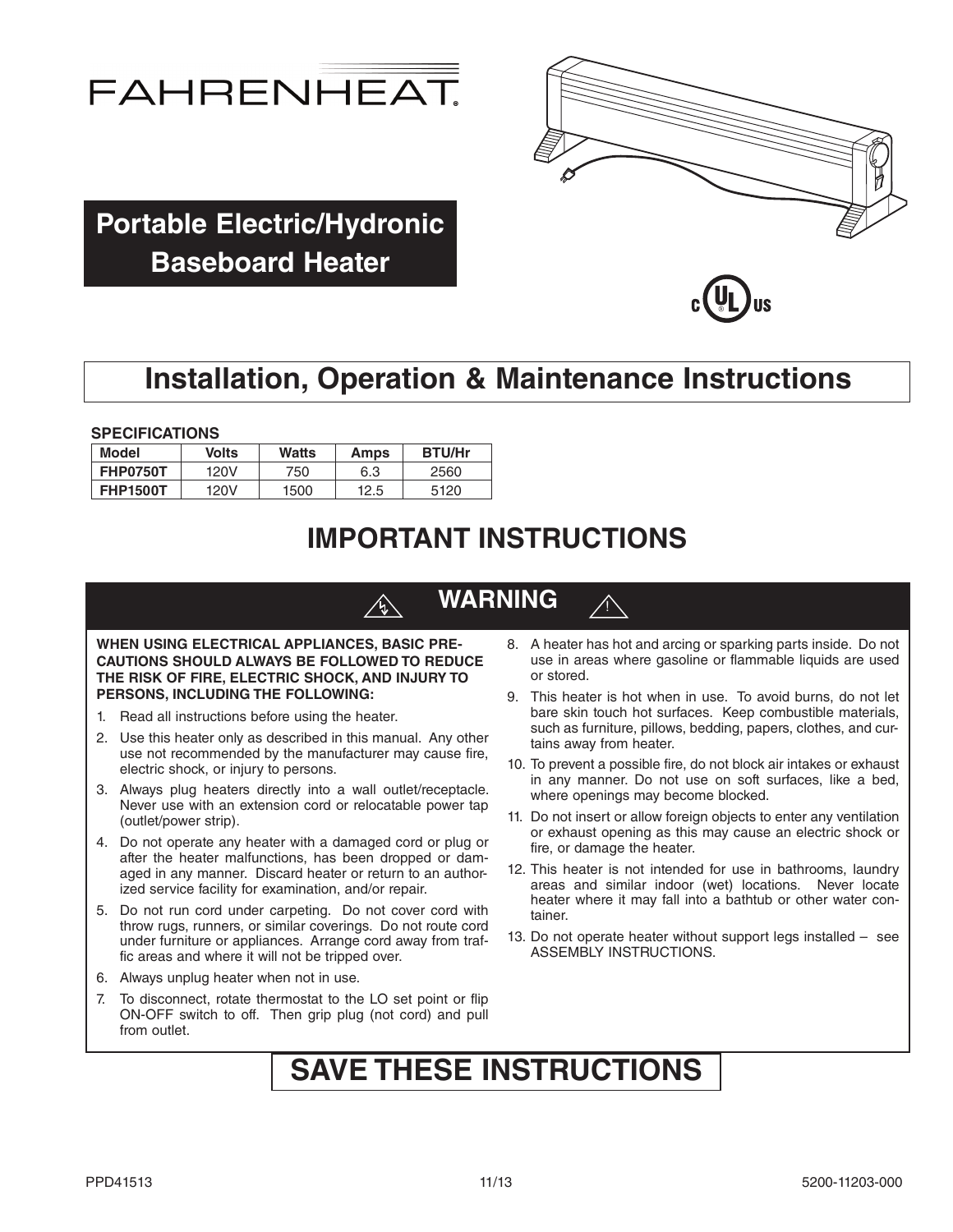# **ASSEMBLY INSTRUCTIONS**

- 1. After removing the heater from its carton, carefully inspect it for possible shipping damage. Return damaged units to point of purchase.
- 2. Remove one plastic support leg and thermostat knob from packaging in bottom of heater. The right hand support leg is pre-assembled to the power cord and requires only to be snapped into place as shown in Figure 1.
- 3. Fit left hand support leg onto heater and snap into position as shown in Figure 1.
- 4. Position thermostat knob onto thermostat shaft as shown in Figure 1.

**NOTE:** The knob will only fit onto shaft in one way.

# **OPERATING INSTRUCTIONS**

IMPORTANT NOTICE: This heater is a major electrical appliance and requires adequate electrical power. The outlet to which this heater is connected must be a 120 volt (AC) circuit protected by a 15 or 20 amp fuse or circuit breaker. No other major electrical appliance should be operated in the same circuit as the heater.

Care must be given in locating and using the heater to avoid blocking the heater in any way to allow air to flow freely through the heater. Keeping the heater clean will also improve the efficiency and prevent overheating - see Maintenance Instructions.

### A WARNING A

- 1. The heater plug must fit tightly into outlet. A loose fitting or worn outlet may allow for the plug connection to heat, damage to the plug and/or outlet and may cause a fire. If outlet is loose or worn, discontinue using heater until the outlet can be replaced.
- 2. **CAUTION** High Temperature, Keep Electrical Cords, Drapes, And Other Furnishings Away From Heater. Do not allow curtains or other furnishing to contact heater. Maintain at least 6 inches (152 mm) clearance around the heater at all times.
- 3. To reduce the risk of fire, do not store or use gasoline or other flammable vapors and liquids in the vicinity of the heater.
- 4. Do not operate heater without support legs attached as shown in Figure 1.
- 5. Do not allow heater to operate in any position except as shown in this manual.
- 6. Do not use this heater near water (as in a wet basement or swimming pool area) or in a very humid environment.
- 7. This heater is to be used on the floor only. Do not use on a shelf, table, or any location except the floor.



- 1. Your heater is provided with a Pilot Light (ON/OFF) switch and a temperature control thermostat.
- 2. To operate your heater simply:
	- a. Plug heater power supply cord into 120 volt outlet (see warning 1).
	- b. Push on/off switch to on position. NOTE: The Pilot Light (ON/OFF) switch will illuminate when in the ON position.
	- c. Rotate thermostat knob in a clockwise direction until it stops.
- 3. Allow the heater to operate normally until the room temperature is comfortable to you. Then simply rotate the knob counterclockwise until an audible click is heard. The thermostat will automatically cycle the heater on and off as needed to maintain the desired room temperature.

**NOTE:** You may notice a new smell coming from your heater during initial use. Operate the heater on its highest setting for at least one hour to minimize the new smell.You may also notice it does not heat up immediately. Because of the special tubular element design, it takes a few minutes before you can feel the warmth through the cabinet.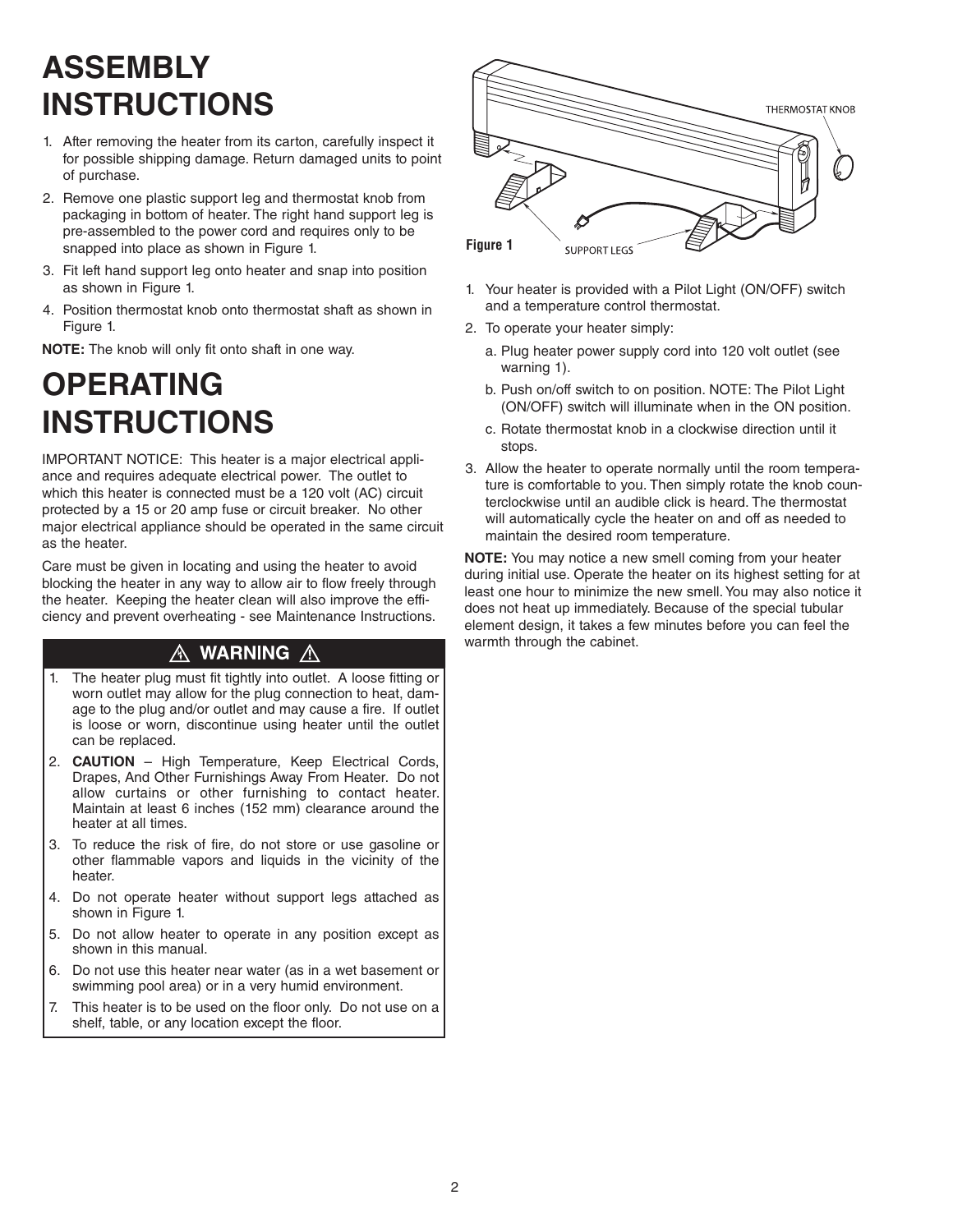# **MAINTENANCE INSTRUCTIONS**

For efficient and safe operation and to extend the life of your heater it should be cleaned and inspected for damage at least annually (preferably at the beginning of the heater season) or more often in dirty environments. Other than cleaning, your heater requires no other preventative maintenance. The user can perform some basic cleaning of the heater. All other servicing is to be done by qualified service personnel.

### △ WARNING △

TO PREVENT A POSSIBLE ELECTRIC SHOCK, ALWAYS UNPLUG HEATER FROM OUTLET BEFORE CLEANING OR SERVICING.

ALLOW HEATER TO COOL BEFORE CLEANING TO PREVENT A POSSIBLE BURN.

- 1. Heater cabinet may be cleaned using a damp cloth to remove dust that may have accumulated on surfaces. Do not use harsh cleaners and waxes on surfaces since these could damage the finish or discolor in use.
- 2. A vacuum cleaner and /or compressed air may be used to remove dust and lint that may have accumulated inside heater around element fins. If heater must be dissembled for cleaning, use care when cleaning element fins to avoid damaging fins.

### **CAUTION**

FINS ARE SHARP AND MAY CAUSE CUTS SO AVOID CONTACT.

3. After cleaning and servicing, reassemble by replacing any hardware removed and check unit to make sure it operates properly.

THERMAL SAFETY SWITCH: Your heater is provided with an automatic-resetting thermal safety switch that will disconnect power to the heating element should the heater be placed into an abnormal condition (such as a blockage) to prevent a fire. When the heater cools, the safety switch will reset allowing the heater to return to normal operation.



### **Figure 2 – Repair Parts**

| Repair Parts List for Portable Electric/Hydronic Baseboard Heater |  |  |  |
|-------------------------------------------------------------------|--|--|--|

| Reference<br><b>Number</b> | <b>Description</b> | Part Number   | Quantity |
|----------------------------|--------------------|---------------|----------|
|                            | Thermostat         | 5813-2001-000 |          |
| -                          | Knob               | 3301-2011-001 |          |
|                            | Switch             | 5216-2007-000 |          |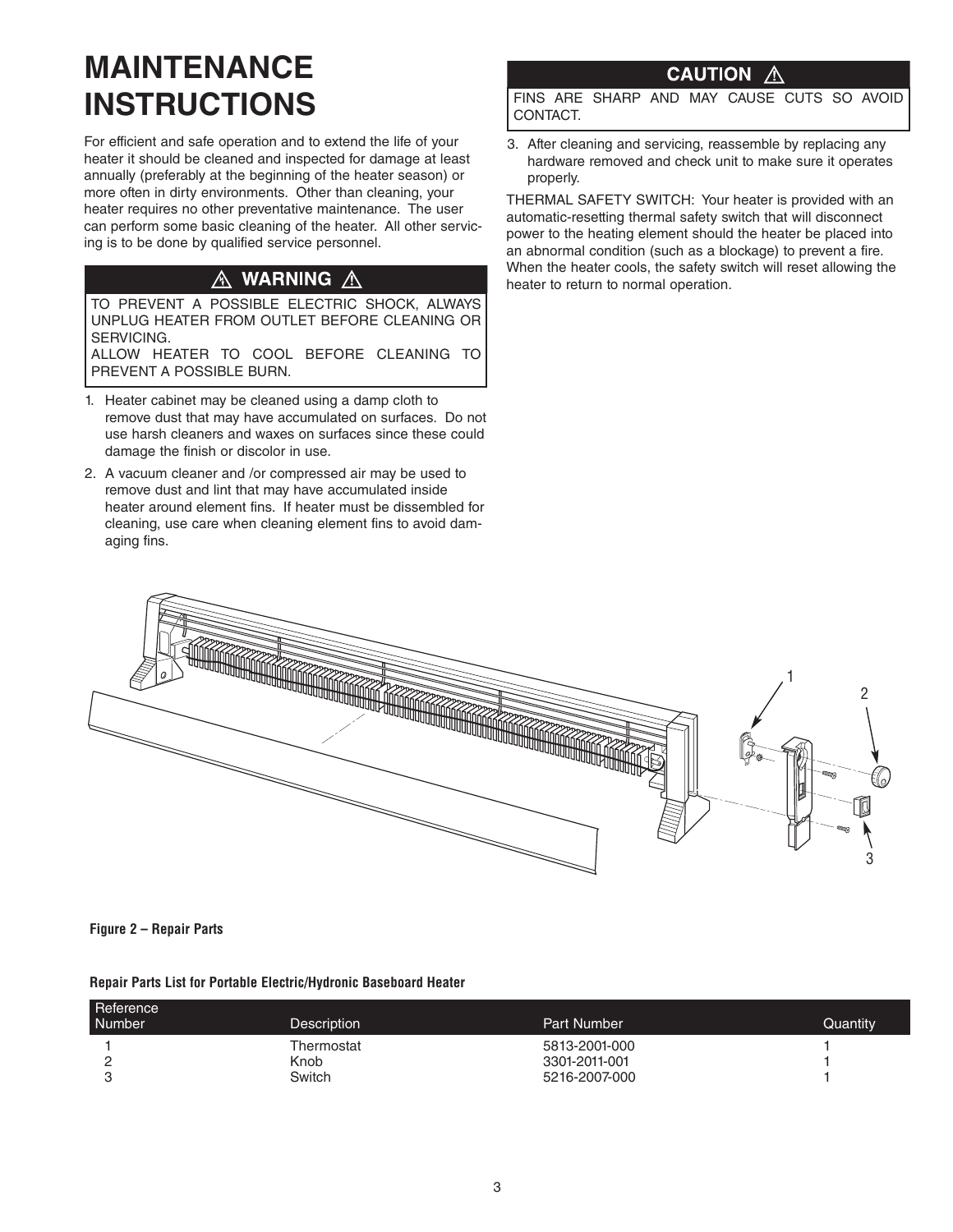### **LIMITED WARRANTY**

All products manufactured by Marley Engineered Products are warranted against defects in workmanship and materials for one year from date of installation, except heating elements which are warranted against defects in workmanship and materials for five years from date of installation. This warranty does not apply to damage from accident, misuse, or alteration; nor where the connected voltage is more than 5% above the nameplate voltage; nor to equipment improperly installed or wired or maintained in violation of the product's installation instructions. All claims for warranty work must be accompanied by proof of the date of installation.

The customer shall be responsible for all costs incurred in the removal or reinstallation of products, including labor costs, and shipping costs incurred to return products to Marley Engineered Products Service Center. Within the limitations of this warranty, inoperative units should be returned to the nearest Marley authorized service center or the Marley Engineered Products Service Center, and we will repair or replace, at our option, at no charge to you with return freight paid by Marley. It is agreed that such repair or replacement is the exclusive remedy available from Marley Engineered Products.

THE ABOVE WARRANTIES ARE IN LIEU OF ALL OTHER WARRANTIES EXPRESSED OR IMPLIED, AND ALL IMPLIED WARRANTIES OF MERCHANTABILITY AND FITNESS FOR A PARTICULAR PURPOSE WHICH EXCEED THE AFORESAID EXPRESSED WARRANTIES ARE HEREBY DISCLAIMED AND EXCLUDED FROM THIS AGREEMENT. MARLEY ENGINEERED PRODUCTS SHALL NOT BE LIABLE FOR CONSEQUENTIAL DAMAGES ARISING WITH RESPECT TO THE PRODUCT, WHETHER BASED UPON NEGLIGENCE, TORT, STRICT LIABILITY, OR CONTRACT.

Some states do not allow the exclusion or limitation of incidental or consequential damages, so the above exclusion or limitation may not apply to you. This warranty gives you specific legal rights, and you may also have other rights which vary from state to state.

For the address of your nearest authorized service center, contact Marley Engineered Products in Bennettsville, SC, at 1-800-642-4328. Merchandise returned to the factory must be accompanied by a return authorization and service identification tag, both available from Marley Engineered Products. When requesting return authorization, include all catalog numbers shown on the products.

#### **HOW TO OBTAIN WARRANTY SERVICE AND WARRANTY PARTS PLUS GENERAL INFORMATION**

- 1. Warranty Service or Parts **1-800-642-4328**
- 2. Purchase Replacement Parts

3. General Product Information **www.marleymep.com**

**Note:** When obtaining service always have the following:

- 1. Model number of the product
- 2. Date of manufacture
- 3. Part number or description



**Bennettsville, SC 29512 USA**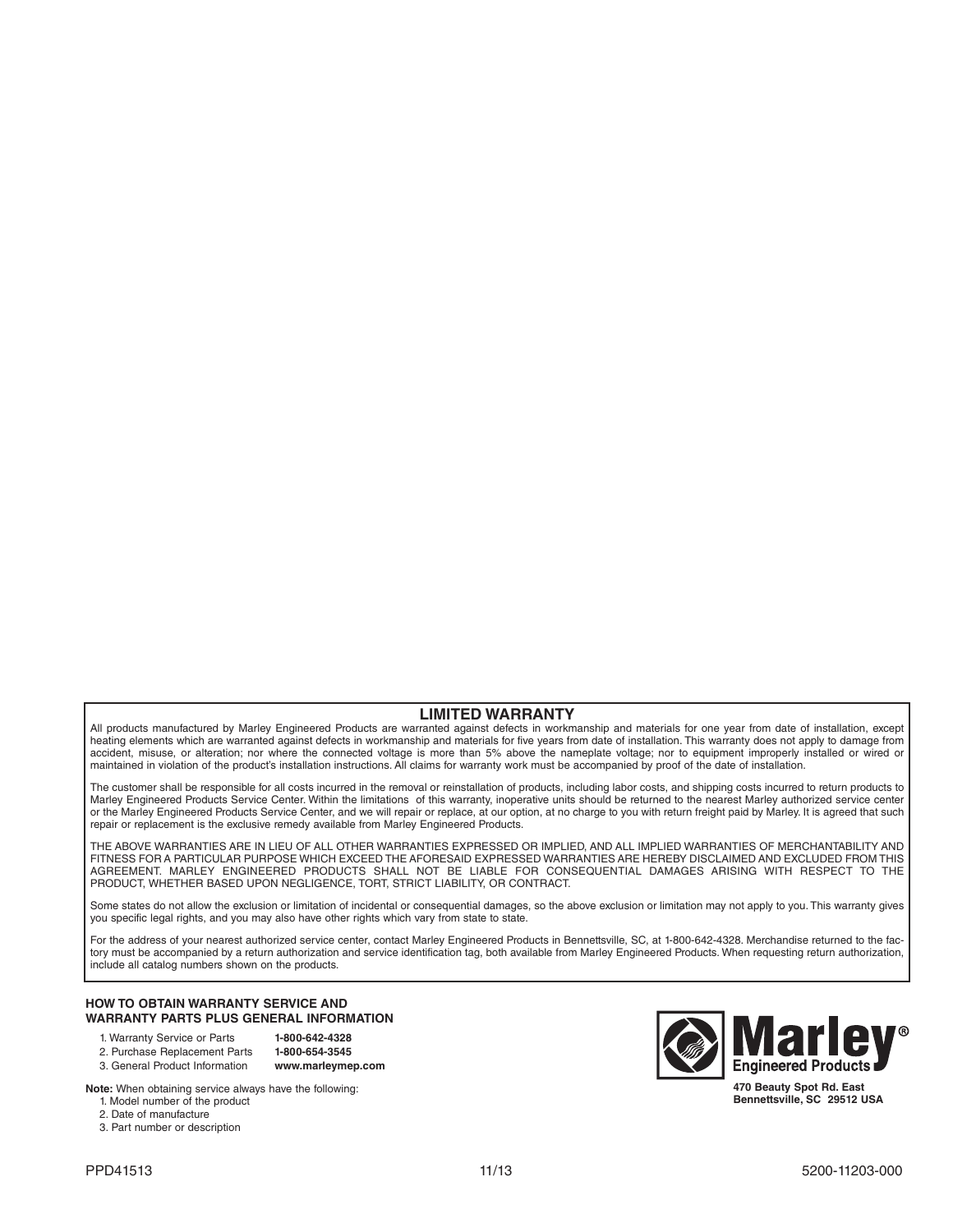



**Calefactor eléctrico/hidrónico de zócalo portátil**



## **Instrucciones de instalación, operación y mantenimiento**

### **ESPECIFICACIONES**

| <b>Modelo</b>   | <b>Tensión</b><br>(volts) | (watts) | Potencia Corriente<br>(amperes) | <b>BTU/Hr</b> |
|-----------------|---------------------------|---------|---------------------------------|---------------|
| <b>FHP0750T</b> | 120V                      | 750     | 6.3                             | 2560          |
| <b>FHP1500T</b> | 120V                      | 1500    | 12.5                            | 5120          |

## **INSTRUCCIONES IMPORTANTES**

#### **ADVERTENCIA**  $\bigwedge$

**AL UTILIZAR ARTEFACTOS ELÉCTRICOS, PARA REDUCIR EL RIESGO DE INCENDIO, CHOQUE ELÉCTRICO Y LESIONES PERSONALES DEBEN OBSERVARSE SIEM-PRE ALGUNAS PRECAUCIONES BÁSICAS, COMO LAS SIGUIENTES:**

- 1. Lea todas las instrucciones antes de utilizar el calefactor.
- 2. Utilice este calefactor únicamente en la forma descrita en este manual. Cualquier otra forma de uso no recomendada por el fabricante puede ser causa de incendio, choque eléctrico o daños personales.
- 3. Enchufe siempre los calefactores directamente en un tomacorriente de pared. No use nunca un cable de extensión ni una toma de energía reubicable (tira de tomacorrientes).
- 4. No haga funcionar ningún calefactor si el cordón o el enchufe están dañados, o después de que el calefactor haya funcionado mal, o se haya caído o dañado de algún modo. Deseche el calefactor o regréselo a un centro de servicio autorizado para su revisación y/o reparación.
- 5. No tienda el cordón por debajo de las alfombras. No cubra el cordón con alfombrillas, caminos protectores de alfombra o coberturas similares. No encamine el cordón debajo de muebles o artefactos. Disponga el cordón fuera de las zonas de tránsito, y donde nadie pueda tropezar con él.
- 6. Desenchufe siempre el calefactor cuando no esté en uso.
- 7. Para desconectarlo, haga girar el termostato hasta la posición BAJO (LO), o pase el interruptor de encendido a la posición APAGADO (OFF). Luego agarre el enchufe (no el cordón) y extráigalo del tomacorriente.

8. Un calefactor tiene en su interior piezas calientes, y piezas en donde se producen arcos o chispas. No lo utilice en áreas en las que se utilice o almacene gasolina o líquidos inflamables.

!<br>!

- 9. Cuando está en funcionamiento, el calefactor está muy caliente. Para evitar quemaduras, no deje que su piel haga contacto directo con las superficies calientes. Mantenga lejos del calefactor los materiales combustibles como muebles, almohadas, ropas de cama, papeles, ropas y cortinas.
- 10. Para evitar un posible incendio, no bloquee de ningún modo las entradas o la descarga de aire. No lo utilice en superficies blandas, como una cama, en las que las aberturas puedan quedar bloqueadas.
- 11. No inserte ni permita que entren objetos extraños en ninguna abertura de ventilación o de descarga, porque esto puede ser causa de choque eléctrico o incendio, o de daños al calefactor.
- 12. Este calefactor no está destinado para utilizarse en baños, áreas de lavandería u otras ubicaciones interiores húmedas similares. No coloque nunca el calefactor en un lugar desde el que pueda caer en una bañera u otro recipiente con agua.
- 13. No haga funcionar el calefactor sin tener instaladas sus patas de soporte. Vea las INSTRUCCIONES DE MONTAJE.

## **GUARDE ESTAS INSTRUCCIONES**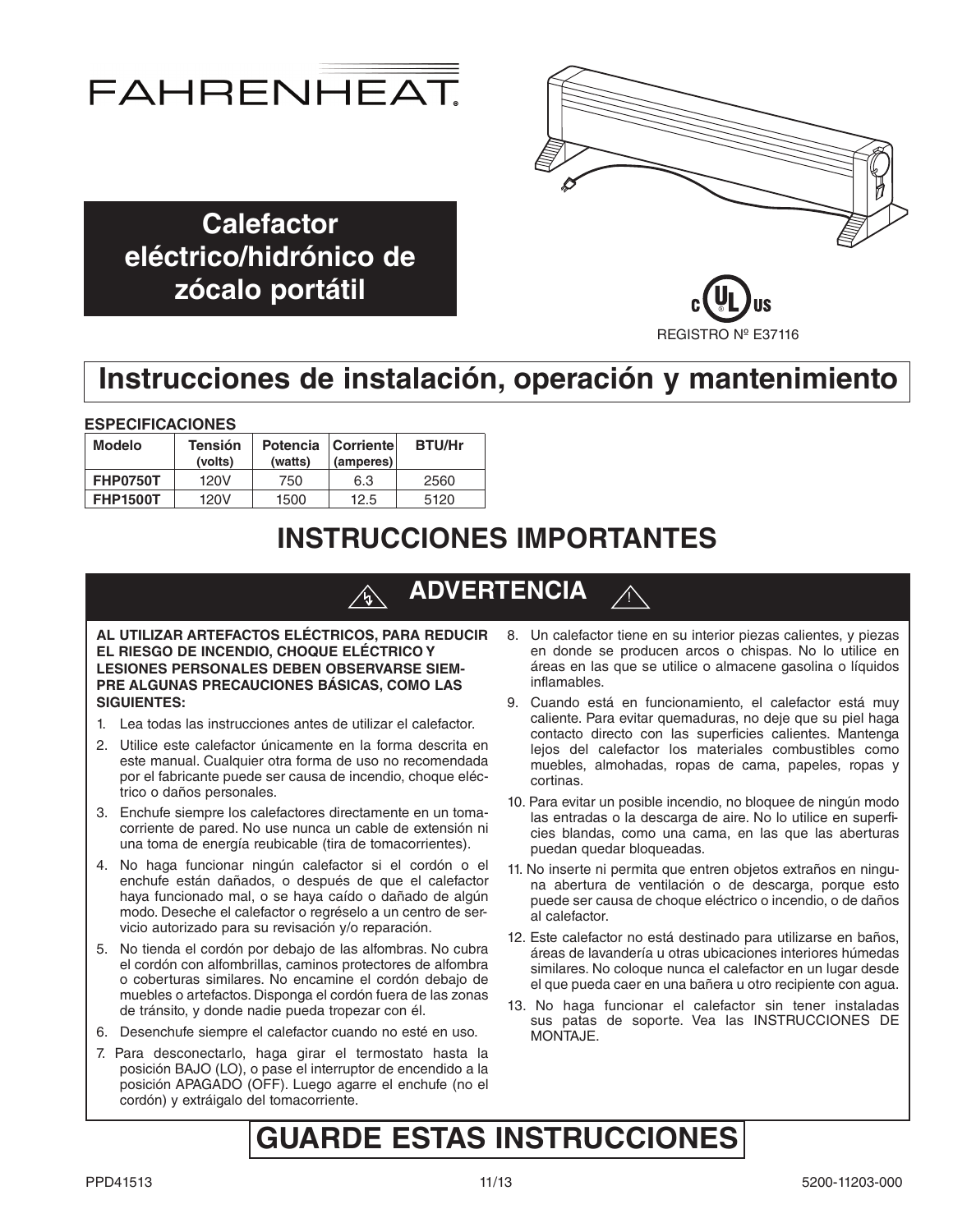### **INSTRUCCIONES DE MONTAJE**

- 1. Después de extraer el calefactor de su caja, inspecciónelo cuidadosamente para ver si ha sufrido daños durante el transporte. Regrese las unidades dañadas al punto de compra.
- 2. Extraiga del embalaje que está en la parte inferior del calefactor una pata de soporte plástica y la perilla del termostato. La pata de soporte derecha viene unida al cordón de alimentación eléctrica, y sólo se la debe encajar en su lugar como se muestra en la Figura 1.
- 3. Coloque la pata de soporte izquierda en el calefactor, y encájela en su posición como se muestra en la Figura 1.
- 4. Coloque la perilla del termostato en el eje del mismo, como se muestra en la Figura 1.

**NOTA:** hay una sola manera de instalar la perilla en el eje.

### **INSTRUCCIONES DE OPERACIÓN**

AVISO IMPORTANTE: este calefactor es un artefacto eléctrico importante, y requiere una alimentación eléctrica adecuada. El tomacorriente al que se conecte este calefactor debe estar en un circuito de 120 volts CA protegido por un fusible o interruptor automático de 15 o 20 A. No se debe operar ningún otro artefacto eléctrico importante en el mismo circuito del calefactor.

Debe tenerse cuidado al colocar y utilizar el calefactor, para evitar cualquier tipo de bloqueo y asegurar que el aire circule libremente por él. Mantener el calefactor limpio mejorará también la eficiencia e impedirá el sobrecalentamiento. Vea las Instrucciones de mantenimiento.

### $\land$  advertencia  $\land$

- 1. El enchufe del calefactor debe insertarse en el tomacorriente en forma ajustada. Un ajuste flojo o un tomacorriente gastado pueden hacer que la conexión del enchufe se caliente y dañe el enchufe y/o el tomacorriente, y pueden originar un incendio. Si el tomacorriente está flojo o gastado, interrumpa el uso del calefactor hasta que el tomacorriente se pueda reemplazar.
- 2. **ATENCIÓN:** alta temperatura. Mantenga lejos del calefactor los cordones de alimentación eléctrica, cortinados y otros elementos del mobiliario. No deje que las cortinas u otros elementos del mobiliario entren en contacto con el calefactor. Mantenga un espacio libre de 15 cm (6 pulgadas) como mínimo alrededor del calefactor en todo momento.
- 3. Para reducir el riesgo de incendio, no almacene ni use gasolina u otros vapores y líquidos inflamables en las cercanías del calefactor.
- 4. No haga funcionar el calefactor sin tener instaladas sus patas de soporte, como se muestra en la Figura 1.
- 5. No deje que el calefactor funcione en ninguna posición que no sea la que se muestra en este manual.
- 6. No utilice este calefactor cerca del agua (por ejemplo, en un sótano mojado o cerca de una piscina) o en un entorno muy húmedo.
- 7. Este calefactor es para utilizar únicamente en el piso. No lo use sobre un estante, mesa u otra ubicación que no sea en el piso.



- 1. Su calefactor cuenta con un interruptor Encendido/Apagado, una luz indicadora de encendido (en el interruptor), luces indicadoras de salida alta y baja, y un termostato de control de temperatura.
- 2. Para operar su calefactor, sólo necesita hacer lo siguiente:
	- a. Enchufe el cordón de alimentación eléctrica del calefactor en un tomacorriente de 120 volts (vea la Advertencia 1).
	- b. Lleve el interruptor Encendido/Apagado a la posición Encendido. NOTA: la luz indicadora de encendido del interruptor se encenderá.
	- c. Haga girar la perilla del termostato en sentido horario hasta que llegue a un tope.
- 3. Deje funcionar normalmente el calefactor hasta que la temperatura de la habitación le resulte confortable. Luego haga girar la perilla del en sentido antihorario hasta que las luces indicadoras roja y ámbar se apaguen. El termostato conectará automáticamente el calor bajo o alto según sea necesario para mantener la temperatura elegida en la habitación.

**NOTA:** durante el uso inicial, es posible que note un nuevo aroma que viene de su calefactor. Este aroma debe disiparse después de las primeras horas de funcionamiento. También puede notar que la unidad no calienta de inmediato. Debido al diseño tubular especial de su elemento calefactor, deben transcurrir algunos minutos hasta que usted sienta el calor a través del gabinete.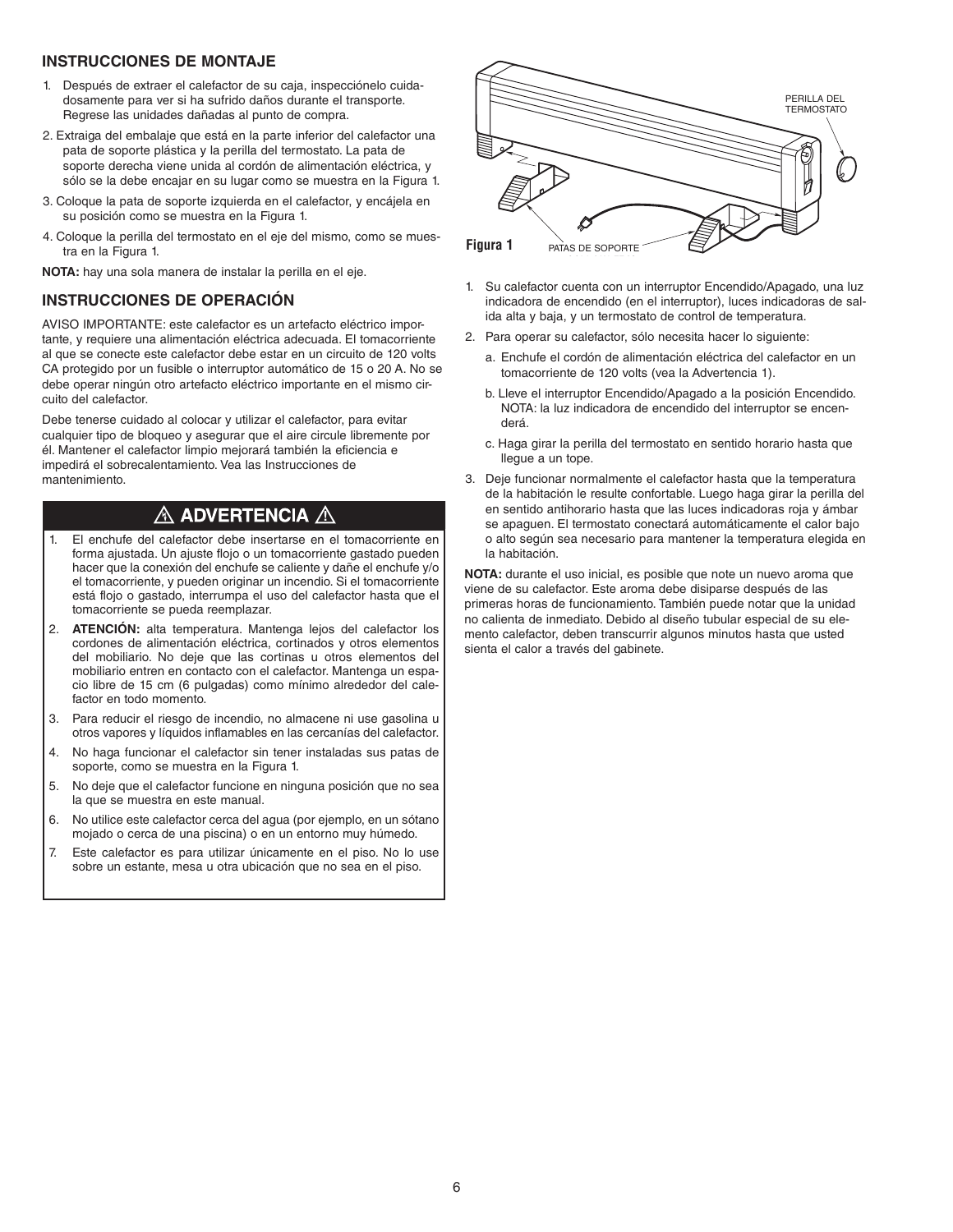### **INSTRUCCIONES DE MANTENIMIENTO**

Para garantizar un funcionamiento eficiente y seguro y para extender la vida útil de su calefactor, el mismo debe limpiarse e inspeccionarse para ver si presenta daños una vez al año como mínimo (preferiblemente al comienzo de la temporada de uso del calefactor), o más a menudo en entornos muy cargados de suciedad. Su calefactor no requiere ningún otro mantenimiento preventivo que la limpieza. El usuario puede realizar la limpieza básica del calefactor. Los demás servicios deben estar a cargo de personal de servicio calificado.

### $\bigtriangleup$  advertencia  $\bigtriangleup$

PARA EVITAR UN POSIBLE CHOQUE ELÉCTRICO, DES-ENCHUFE SIEMPRE EL CALEFACTOR DEL TOMACORRI-ENTE ANTES DE LA LIMPIEZA O EL SERVICIO. ANTES DE LIMPIAR, PERMITA QUE EL CALEFACTOR SE ENFRÍE PARA EVITAR UNA POSIBLE QUEMADURA.

- 1. El gabinete del calefactor puede limpiarse con un paño húmedo para eliminar el polvo que pueda haberse acumulado en las superficies. No utilice limpiadores o ceras agresivas en las superficies, ya que podrían dañar el acabado o alterar el color durante el uso.
- 2. Para eliminar el polvo y la pelusa que se podrían haber acumulado dentro del calefactor y alrededor de las aletas de los elementos calefactores, puede utilizarse una aspiradora y/o aire comprimido. Si se debe desmontar el calefactor para la limpieza, tenga cuidado al limpiar las aletas del elemento calefactor para evitar dañarlas.

### **PRECAUCION A**

LAS ALETAS SON AGUZADAS Y PUEDEN CAUSAR CORTES; POR ESO, EVITE EL CONTACTO.

3. Después de la limpieza y el servicio vuelva a montar la unidad cuidando de colocar todos los accesorios de montaje que se quitaron, y verifique que esté funcionando correctamente.

INTERRUPTOR TÉRMICO DE SEGURIDAD: su calefactor está provisto de un interruptor térmico de seguridad con reposición automática, que desconecta la alimentación eléctrica del elemento calefactor en caso de que se encuentre en una condición anormal (como un bloqueo), a fin de prevenir un incendio. Cuando el calefactor se enfríe el interruptor de seguridad efectuará la reposición, para permitir que la unidad vuelva a su operación normal.



### **Figura 2. Piezas para reparación**

**Lista de piezas para reparación para el Calefactor eléctrico/hidrónico de zócalo portátil**

| Número de<br>referencia | Descripción | Número de parte | Cantidad |
|-------------------------|-------------|-----------------|----------|
|                         | Termostato  | 5813-2001-000   |          |
|                         | Perilla     | 3301-2011-001   |          |
|                         | Interruptor | 5216-2007-000   |          |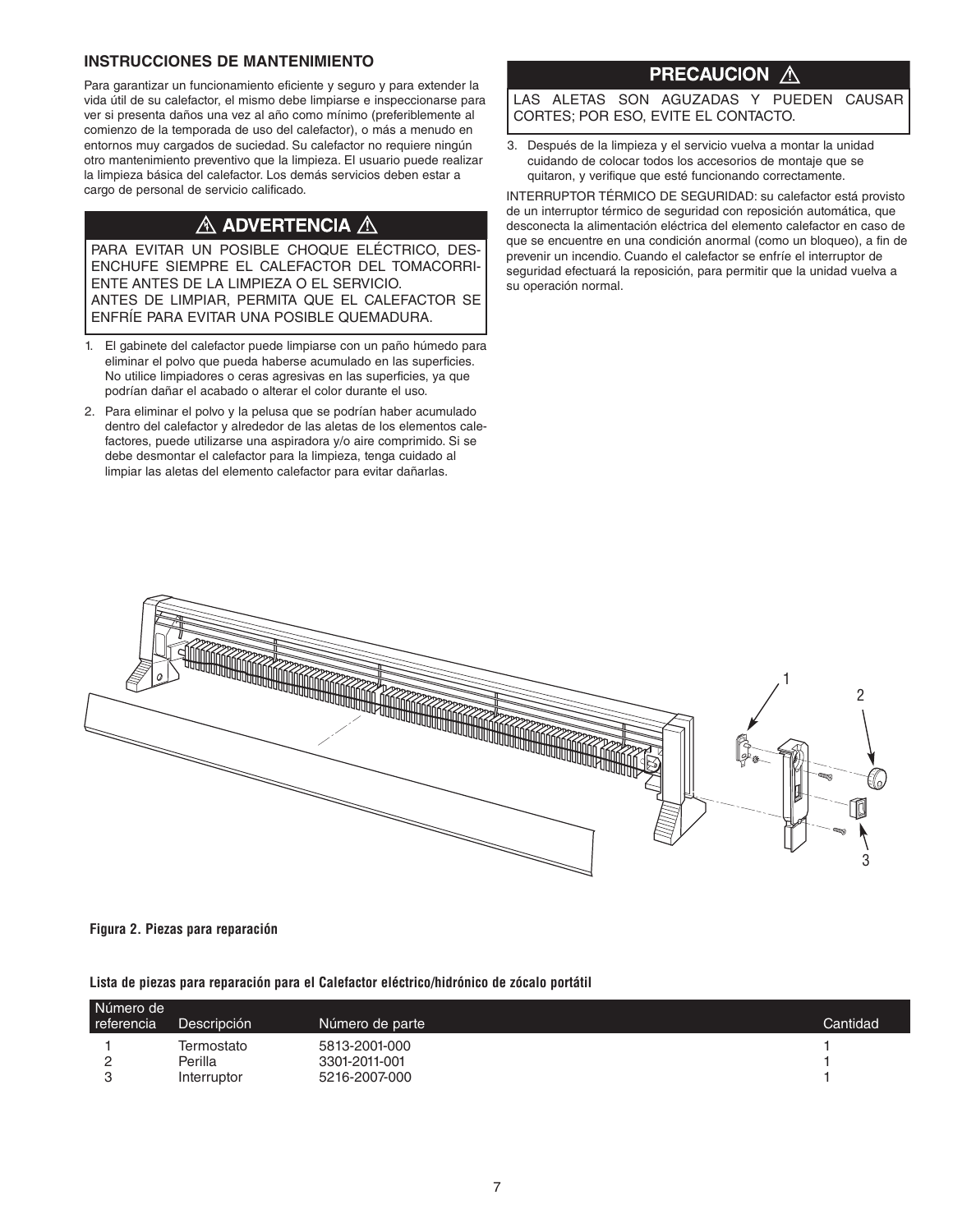### **GARANTÍA LIMITADA**

Todos los productos fabricados por Marley Engineered Products están garantizados contra defectos de fabricación y de materiales por 1 año desde la fecha de instalación, excepto los elementos calefactores los cuales están garantizados contra defectos en manufactura y materiales durante cinco años a partir de la fecha de instalación. Esta garantía no se aplica a daños debidos a accidente, mal uso o alteración, ni a los casos en que la tensión eléctrica conectada supere a la tensión nominal -indicada en la placa de características- en más de 5 %, ni a equipos que hayan sido instalados o cableados incorrectamente, o mantenidos en forma que no cumpla lo indicado en las instrucciones de instalación del producto. Todo reclamo por trabajos en garantía debe acompañarse con una prueba de la fecha de instalación.

El cliente será responsable de todos los costos incurridos en el retiro o reinstalación de productos, incluyendo los costos de mano de obra y los costos de envío incurridos para regresar productos a un Centro de Servicio de Marley Engineered Products. Dentro de las limitaciones de esta garantía, las unidades que no funcionan deben regresarse al centro de servicio autorizado Marley más cercano, o al Centro de Servicio de Marley Engineered Products, y nosotros lo repararemos o reemplazaremos, a nuestra opción, sin cargo para usted, con el flete de retorno pagado por Marley. Se acuerda que tal reparación o reemplazo es el único recurso que Marley Engineered Products pone a su disposición.

LAS GARANTÍAS EXPUESTAS MÁS ARRIBA TOMAN EL LUGAR DE TODA OTRA GARANTÍA, EXPRESA O IMPLÍCITA, Y POR LA PRESENTE SE DECLINA Y EXCLUYE DE ESTE ACUERDO TODA GARANTÍA IMPLÍCITA DE COMERCIABILIDAD Y ADECUACIÓN A UN PROPÓSITO PARTICULAR QUE EXCEDA LAS GARANTÍAS EXPRESAS ANTEDICHAS. MARLEY ENGINEERED PRODUCTS NO SE HARÁ RESPONSABLE POR DAÑOS CONSIGUIENTES QUE SE PRODUZCAN CON RESPECTO AL PRODUCTO, EN BASE YA SEA A NEGLIGENCIA, AGRAVIO, RESPONSABILIDAD ESTRICTA, O CONTRATO. Algunos estados o jurisdicciones no permiten la exclusión o limitación de daños incidentales o consiguientes, de modo que la exclusión o limitación expresada más arriba puede no aplicarse a su caso. Esta garantía le da derechos legales específicos, y usted puede tener también otros derechos, que varían de un estado o jurisdicción a otro.

Para obtener la dirección de su centro de servicio autorizado más cercano comuníquese con Marley Engineered Products en Bennettsville, SC, Estados Unidos, llamando al 1-800-642-4328. Toda mercadería regresada a la fábrica debe ser acompañada por una autorización de retorno y una etiqueta de identificación de servicio, disponibles ambas en Marley Engineered Products. Cuando solicite la autorización de retorno, incluya todos los números de catálogo mostrados en los productos.

#### **CÓMO OBTENER SERVICIO EN GARANTÍA, PIEZAS DE REPUESTO E INFORMACIÓN GENERAL**

| 1. Servicio o repuestos en garantía |  |
|-------------------------------------|--|
| 2. Compra de repuestos              |  |

2. Compra de repuestos **1-800-654-3545** 3. Información general sobre productos **www.marleymep.com**

1. Servicio o repuestos en garantía **1-800-642-4328**

**Nota:** cuando solicite servicio, siempre dé la información que sigue: 1. Número de modelo del producto

2. Fecha de fabricación

3. Número de parte o descripción



**470 Beauty Spot Rd. East Bennettsville, SC 29512 USA**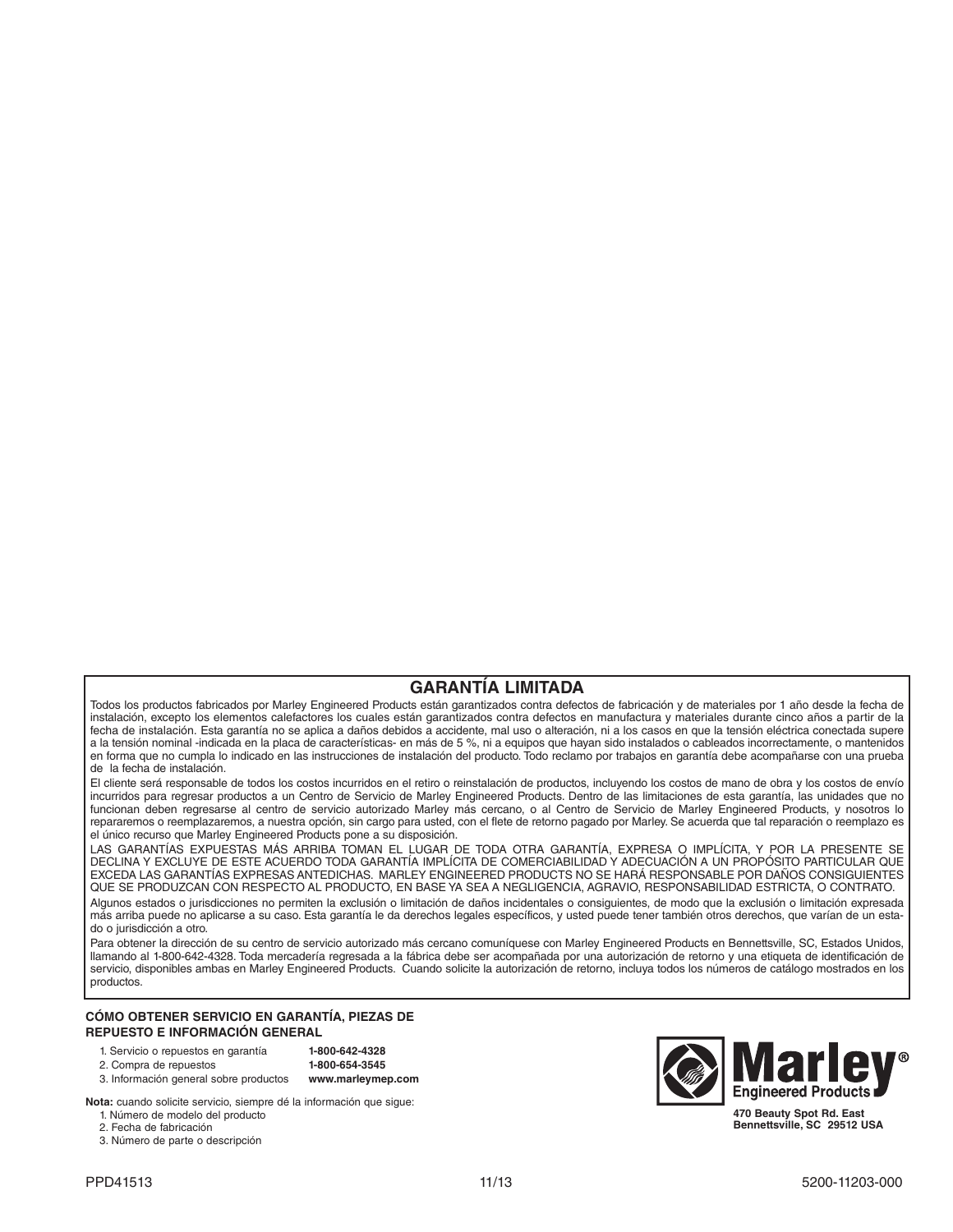



**Radiateurs-plinthes électriques/**

### **hydroniques portables**



## **Instructions d'installation, d'utilisation et d'entretien**

**SPÉCIFICATIONS**

| Modèle          | Volts | Watts | Ampères | <b>BTU/H</b> |
|-----------------|-------|-------|---------|--------------|
| <b>FHP0750T</b> | 120V  | 750   | 6.3     | 2560         |
| <b>FHP1500T</b> | 120V  | 1500  | 12.5    | 5120         |

## **INSTRUCTIONS IMPORTANTES**

#### |<br>| **AVERTISSEMENT**

**LORS DE L'UTILISATION D'APPAREILS ÉLECTRIQUES, DES PRÉCAUTIONS DE BASE DOIVENT TOUJOURS ÊTRE SUIVIES AFIN DE RÉDUIRE LE RISQUE DE DÉPART D'INCENDIE, DE COMMOTION ÉLECTRIQUE ET DE BLESSURES AUX PERSON-NES, INCLUANT CELLES QUI SUIVENT :**

- 1. Lisez toutes les instructions avant d'installer ou d'utiliser le radiateur.
- 2. N'utilisez ce radiateur que comme c'est décrit dans ce manuel.Toute autre utilisation non recommandée par le constructeur peut causer un départ d'incendie, une commotion électrique ou des blessures corporelles.
- 3. Branchez toujours les radiateurs directement dans une prise secteur murale. Ne jamais les utiliser avec un cordon de rallonge ou un boîtier/une barrette de prises relocalisable.
- 4. Ne faites fonctionner aucun radiateur avec son cordon ou sa fiche secteur en mauvais état, ou après avoir présenté des dysfonctionnements, être tombé ou avec subi de quelconques dommages. Mettez le radiateur au rebut, ou retournez-le à un centre de service agréé pour un examen et/ou une réparation.
- 5. Ne faites pas passer le cordon d'alimentation sous un tapis. Ne recouvrez pas le cordon avec des carpettes, des passages ou d'autres camouflages. Ne faites pas passer le cordon sous des meubles ou des appareils. Disposez le cordon hors de la zone de trafic et à un endroit où il ne fera pas trébucher.
- 6. Débranchez toujours le radiateur quand il n'est pas en utilisation.
- 7. Pour couper le radiateur, tournez son thermostat sur le réglage bas (LO) et basculez son interrupteur M/A sur la position d'arrêt. Puis prenez la fiche (pas le cordon) et sortez-la de la prise secteur.
- 8. Un radiateur comporte à l'intérieur des parties chaudes, et pouvant produire un arc ou des étincelles électriques. Ne l'utilisez pas dans des zones où de l'essence ou des liquides inflammables sont utilisés.
- 9. Ce radiateur est chaud quand il est en fonctionnement. Pour éviter des brûlures, ne laissez pas de peau nue toucher ses surfaces chaudes. Maintenez les matières combustibles, comme les meubles, les oreillers et la literie, les papiers, les habits et les rideaux, à distance du radiateur.
- 10. Pour éviter un possible départ d'incendie, n'obstruez en aucune façon les admissions et les échappements d'air. Ne l'utilisez pas sur des surfaces molles, comme un lit, où des ouvertures pourraient être obstruées.
- 11. N'insérez pas d'objets étrangers, et ne permettez pas qu'il en entre, dans toute ouverture d'admission ou d'évacuation, car cela peut causer une commotion électrique ou un départ d'incendie, ou endommager le radiateur.
- 12. Le radiateur n'est pas prévu pour une utilisation dans des salles d'eau, des buanderies ou des pièces d'intérieur similaires (humides). Ne placez jamais le radiateur à un emplacement d'où in pourrait tomber dans une baignoire ou un autre conteneur avec de l'eau.
- 13. Ne faites pas fonctionner le radiateur sans que ses pattes de support soient montées Voyez les INSTRUCTIONS DE MONTAGE.

## **CONSERVEZ CES INSTRUCTIONS**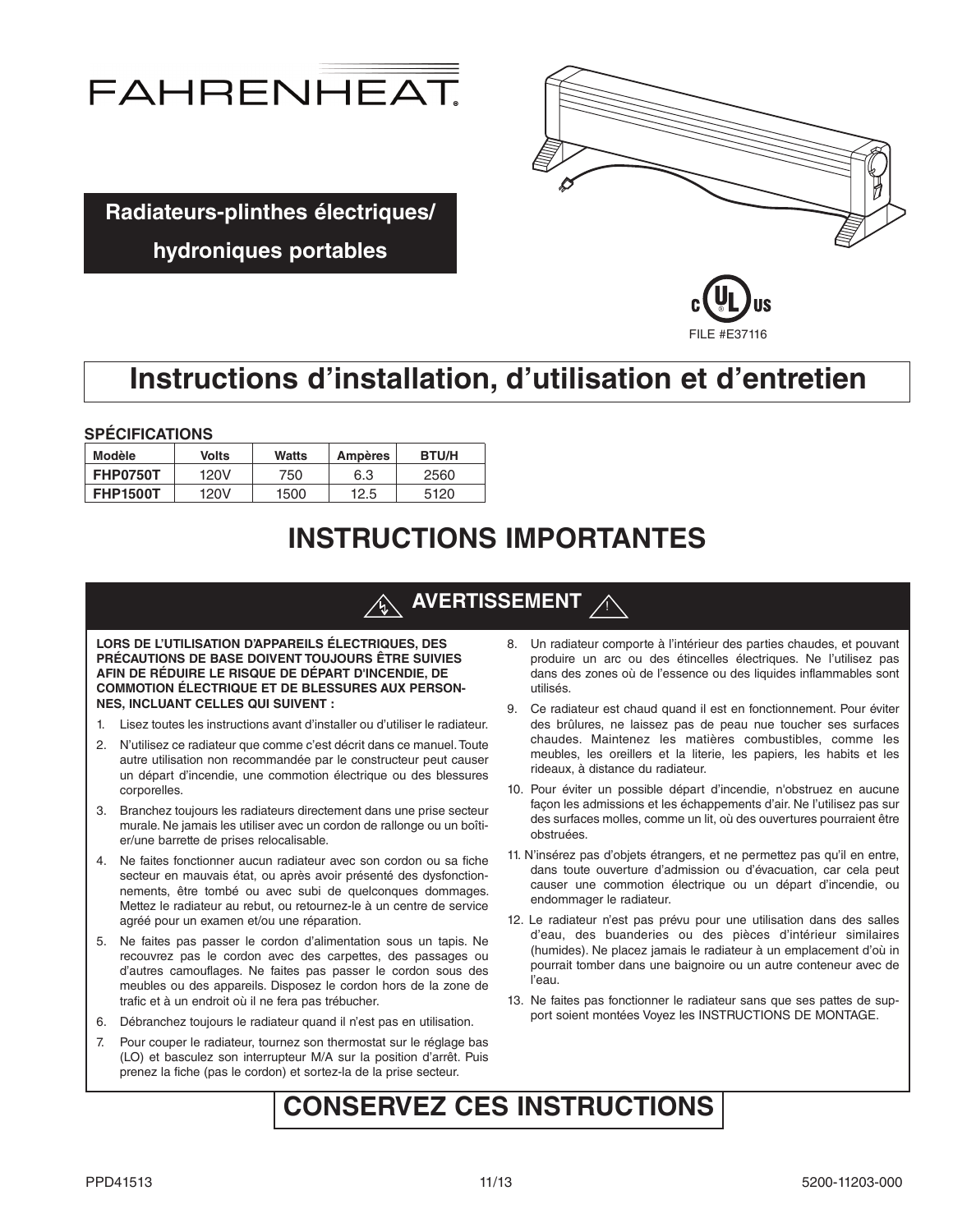# **INSTRUCTIONS DE MONTAGE**

- 1. Après avoir sorti le radiateur de son carton, inspectez-le soigneusement pour déceler de possibles dommages dus au transport. Renvoyez les unités endommagées à leur point d'achat.
- 2. Enlevez une patte de support en plastique et un bouton de thermostat de l'emballage au fond du radiateur. La patte de support du côté droit est déjà montée avec le cordon d'alimentation et n'aura plus besoin que d'être enfiché en place comme montré en figure 1.
- 3. Adaptez les pattes de support de gauche et de droite sur le radiateur en les encliquetant en place comme montré en Figure 1.
- 4. Posez le bouton de thermostat sur la tige de thermostat comme montré en Figure 1.

**REMARQUE :** Ce bouton n'entrera sur la tige que d'une seule façon.

## **INSTRUCTIONS D'UTILISATION**

REMARQUE IMPORTANTE : Ce radiateur est un appareil électrique important qui nécessite une alimentation électrique adéquate. La prise secteur sur laquelle est branché le radiateur doit être l'extrémité d'un circuit en 120 V (CA) protégé par un fusible ou un disjoncteur de 15 ou 20 ampères. Il ne doit pas y avoir d'autre appareil électrique important fonctionnant sur le même circuit que celui du radiateur.

Vous devrez faire attention en positionnant et en utilisant le radiateur pour éviter d'obstruer d'une quelconque manière le flux d'air qui doit circuler librement dans le radiateur. Le fait de maintenir le radiateur propre aidera également à maintenir son efficacité et à éviter une surchauffe. Consultez les instructions d'entretien.

### $\wedge$  avertissement  $\wedge$

- 1. La fiche d'alimentation du radiateur doit s'enfoncer étroitement travers de son coffret. dans la prise secteur. Un raccordement lâche ou une prise usée peuvent faire que la connexion de la fiche chauffe, avec des dommages pour la fiche et/ou la prise, avec un possible départ d'incendie. Si la prise est lâche ou usée, cessez d'utiliser le radiateur sur cette prise jusqu'à ce qu'elle ait été remplacée.
- 2. ATTENTION Du fait de la température élevée, maintenez les cordons électriques, les draperies et autres textiles domestiques à l'écart du radiateur. Ne permettez pas que des rideaux ou d'autres garnitures touchent le radiateur. Gardez un écartement d'au moins 6 pouces (152 mm) autour du radiateur en permanence.
- 3. Pour réduire le risque de départ d'incendie, n'entreposez pas et n'utilisez pas d'essence ou d'autres produits inflammables sous forme de liquide ou de vapeurs à proximité du radiateur.
- 4. Ne faites pas fonctionner le radiateur sans que ses pattes de support soient fixées comme montré en Figure 1.
- 5. Ne faites pas fonctionner le radiateur dans toute position autre que celle montrée dans ce manuel.
- 6. N'utilisez pas ce radiateur près de l'eau (comme sur un soubassement mouillé ou autour d'une piscine), ou dans un environnement très humide.
- 7. Ce radiateur doit être utilisé exclusivement au sol. Ne le placez pas sur une étagère, une table, ou sur tout support autre que le sol.



- 1. Votre radiateur est fourni avec un interrupteur M/A, un voyant témoin de mise sous tension (dans l'interrupteur), des voyants pour régime faible ou fort, et un thermostat de contrôle de température.
- 2. Pour faire fonctionner votre radiateur, il suffit de :
	- a. Brancher la fiche du cordon d'alimentation dans une prise secteur de 120 V (Voir le premier avertissement).
	- b. Passer l'interrupteur M/A en position de marche (On). REMARQUE : Le voyant témoin de mise sous tension doit alors être allumé.
	- c. Tourner le bouton du thermostat en sens horaire jusqu'à ce qu'il soit stoppé.
- 3. Laissez le radiateur fonctionner normalement jusqu'à ce que la température de la pièce vous semble confortable. Puis tournez simplement le bouton du thermostat smartstat un peu en sens antihoraire jusqu'à ce que les voyants rouge et ambre s'éteignent tous les deux. Le thermostat va automatiquement activer le chauffage à régime faible ou fort selon le besoin pour maintenir la température voulue pour la pièce.

**REMARQUE :** Vous pouvez déceler une nouvelle odeur sortant de votre radiateur à son utilisation initiale. Elle doit disparaitre dans les premières heures de fonctionnement. Vous pouvez aussi remarquer qu'il ne chauffe pas immédiatement. Du fait de la conception tubulaire spéciale de son élément, il faut quelques minutes pour que vous ressentiez la chaleur au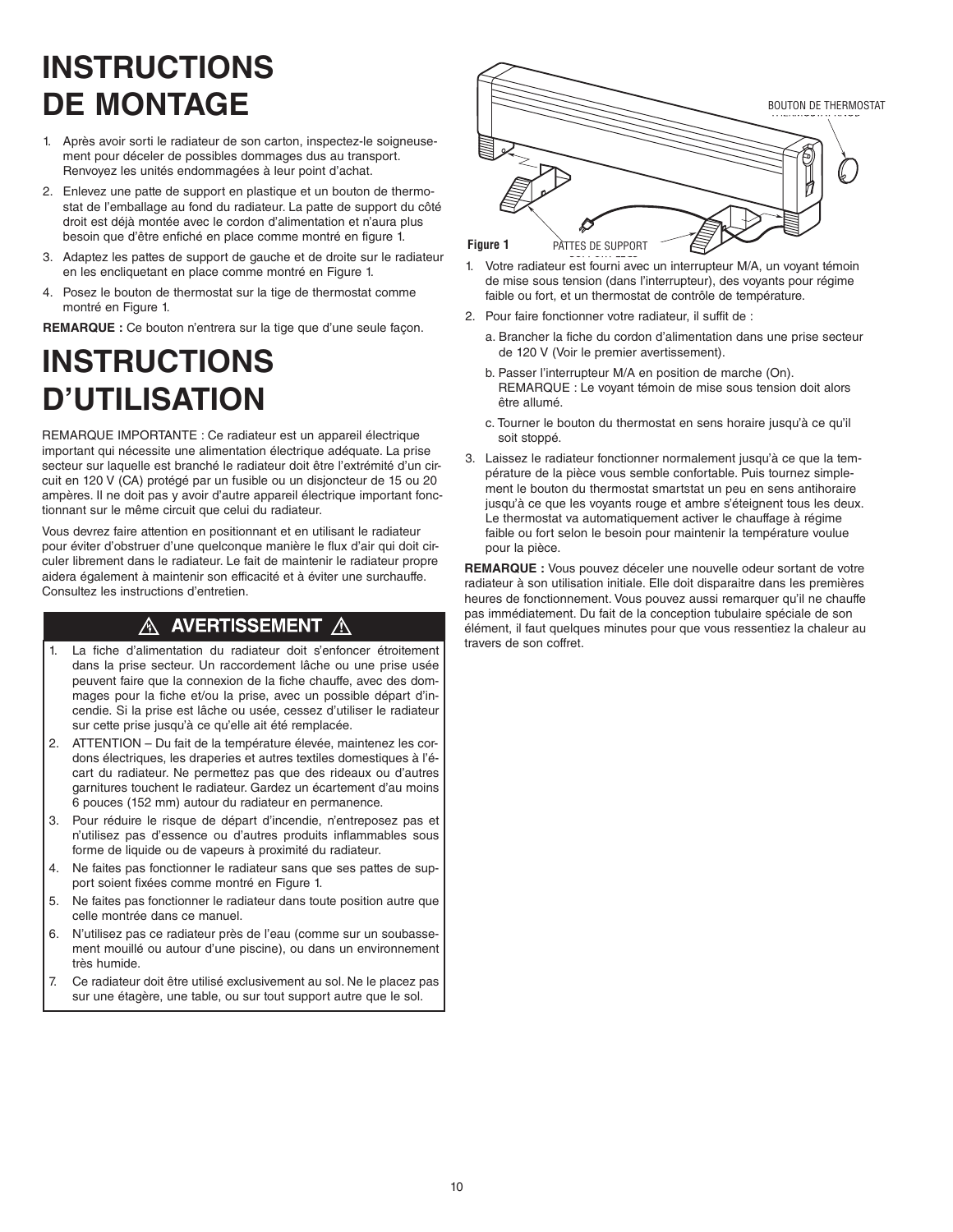# **INSTRUCTIONS D'ENTRETIEN**

Pour un fonctionnement efficace et sûr et pour prolonger la durée de service de votre radiateur, il faut le nettoyer et l'inspecter pour des dommages éventuels au moins une fois par an (de préférence au début de la saison de chauffage), ou plus souvent dans des environnements sales. En dehors de ce nettoyage, votre radiateur ne demande pas d'autre entretien préventif. L'utilisateur peut effectuer lui-même un nettoyage élémentaire du radiateur. Toute autre intervention est réservée au personnel de service qualifié.

### $\overline{\mathbb{A}}$  avertissement  $\overline{\mathbb{A}}$

POUR ÉVITER UN CHOC ÉLECTRIQUE, DÉBRANCHEZ TOUJOURS LE RADIATEUR DE LA PRISE SECTEUR AVANT TOUTE INTERVEN-TION DE NETTOYAGE OU DE SERVICE. LAISSER LE RADIATEUR REFROIDIR AVANT DE LE NETTOYER POUR ÉVITER DE POSSIBLES BRÛLURES.

- 1. Le carter de radiateur peut être nettoyé en utilisant un chiffon humide pour enlever la poussière qui peut s'être accumulée sur les surfaces. N'utilisez pas de nettoyants forts ni de cires sur les surfaces car cela pourrait endommager leur finition ou la décolorer à l'usage.
- 2. Un aspirateur et/ou de l'air comprimé peuvent être utilisés pour enlever la poussière et la peluche qui peuvent s'être accumulées dans le radiateur autour des ailettes d'élément. Si le radiateur a besoin d'être démonté pour son nettoyage, faites attention en nettoyant les ailettes d'élément pour ne pas les abîmer.

### **ATTENTION**

LES AILETTES SONT TRANCHANTES ET PEUVENT CAUSER DES COUPURES, ÉVITEZ DONC DE LES TOUCHER DIRECTEMENT

3. Après l'intervention de nettoyage ou de service, remettez bien en place au remontage toute la visserie enlevée, et vérifiez le bon fonctionnement des unités.

THERMOCONTACT DE SÉCURITÉ : Votre radiateur est fourni avec un thermocontact de sécurité à restauration automatique qui coupe l'alimentation vers l'élément de chauffe si le radiateur se trouve dans une condition anormale (comme une obstruction), afin d'éviter un départ d'incendie. Quand le radiateur s'est refroidi, ce thermocontact se restaure et permet au radiateur de revenir en fonctionnement normal.



#### **Figure 2 – Pièces de rechange**

### **Liste de pièces de rechange pour radiateur-plinthe électrique/hydronique portable**

| $N^{\circ}$ de |               |                 |          |
|----------------|---------------|-----------------|----------|
| référence      | Description   | Numéro de pièce | Quantité |
|                | Thermostat    | 5813-2001-000   |          |
|                | <b>Bouton</b> | 3301-2011-001   |          |
| ◠              | Commutateur   | 5216-2007-000   |          |